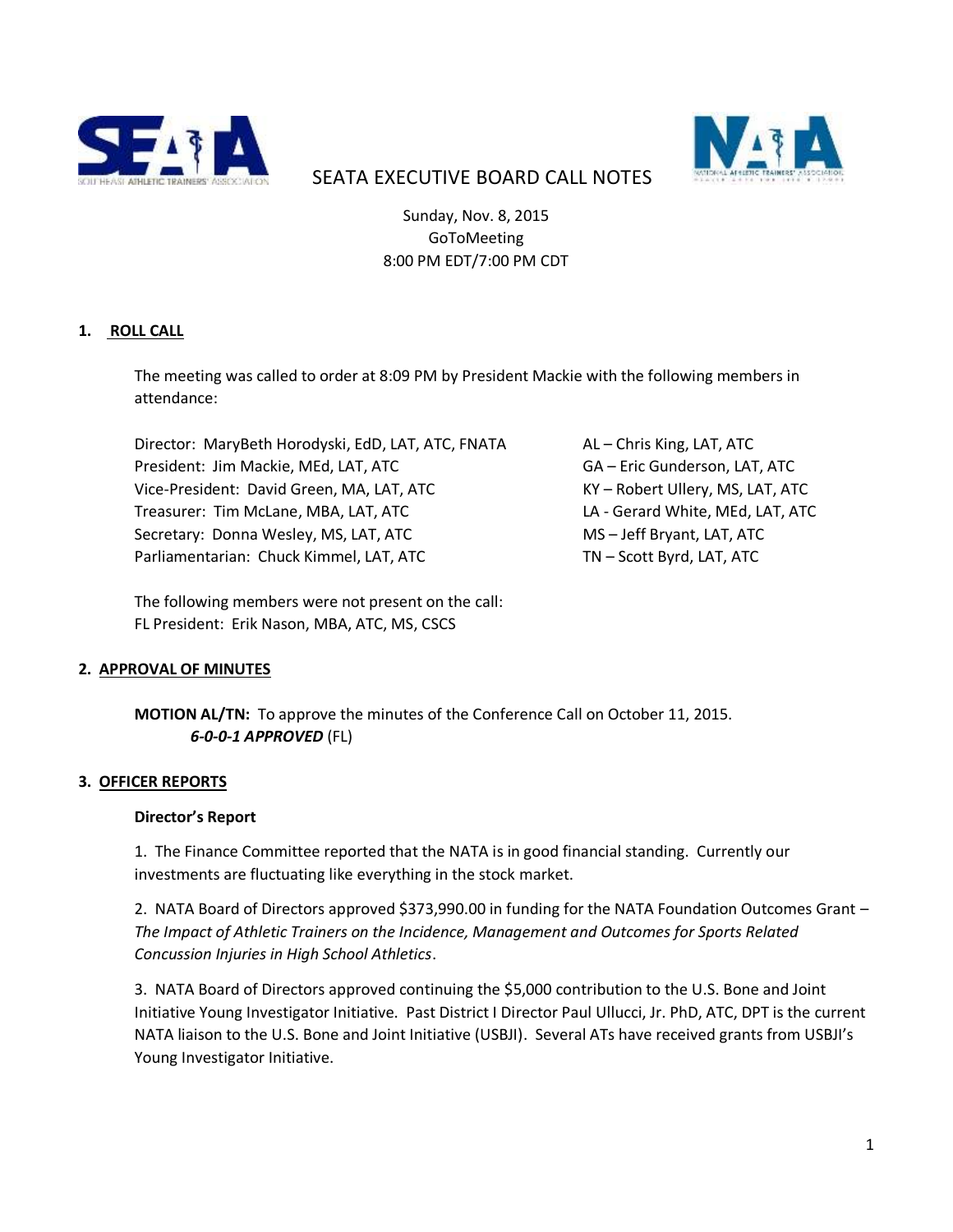4. The NATA Board of Directors approved \$15,000 funding for the second annual Youth Sports Governing Bodies Meeting hosted by NATA and the Korey Stringer Institute (KSI).

5. The NATA Board of Directors voted to approve a funded liaison relationship with the Mental Health America (MHA) organization.

6. Voted to include funding for incoming chairs of four committees to attend the Joint Committee Meeting in January.

7. Denise Fandel, Board of Certification (BOC) Executive Director, reported the new Maintenance of Competence Task Force will be officially announced in November's Certification Update. She presented the Board with the purpose and timeline of the task force and will keep the Board updated on the task force's progress.

8. The Board of Directors approved the Executive Committee for Education's (ECE) proposal to establish and present the Emerging Educator Award beginning in 2016. The award will be overseen and selected by the ECE, similar to other committee awards.

9. The Board of Directors voted favorably to endorse the NCAA's *Inter-Association Consensus Statement on Best Practices for Understanding and Supporting Student-Athlete Mental Wellness*.

## **President's Report**

1. President Mackie thanked the members of the SEATA Election Committee, Chairman Jeff Bryant and Secretary Donna Wesley for their efforts in the election. He also thanked all candidates for running for office.

2. President Mackie thanked the Education Committee for their effort in putting together a program for the March meeting. It looks as though we will have another meeting with outstanding educational content and speakers. The programming for the Educators' Conference and Student Symposium in February is lined up and the education committees involved have done a great job as well with those programs.

## **Vice President's Report**

1. Vice President Green commented that he would be sending out housing requests to the officers, state presidents and speakers in early December. The Executive Board will be meeting at 12:30 on Thursday, March 17, 2016.

## **Secretary's Report**

1. There have been 72 student abstract submissions. Only one submission is not currently registered for the symposium and will be eligible for consideration.

2.The SEATA Student Scholarship application submission will open on Monday, November 9 and available on the website.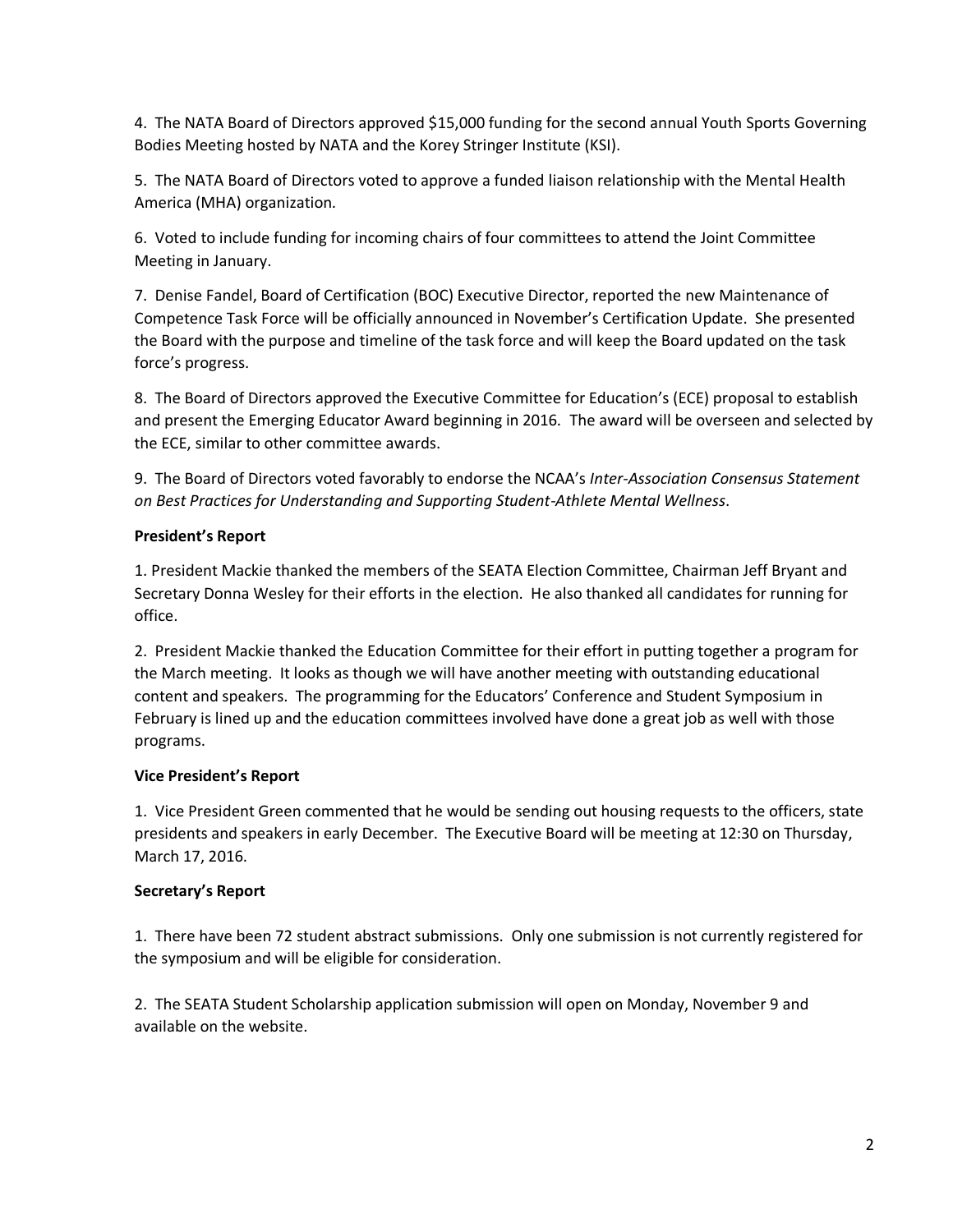#### **Treasurer's Report**

1. ATSS registration is going very well. At least 50% of registrants have pre-payed. We already have a Wait List for Track B.

2. There is a small issue with the payment process with Gateway, but this issue should be corrected very soon.

3. Treasurer McLane is continuing to process cancellations, refunds, and check payments for ATSS.

#### **4. UNFINISHED BUSINESS**

1. The SEATA Election Committee's statistical data was reviewed (Appendix A). The Board continues to be concerned about the poor voter turnout for elections; only 413/4716 (8.8%) voted during the general election and 401 (8.5%) in the runoff. There was a discussion about the lack of involvement of younger ATs in the election. The election committee is continuing to investigate ways to involve more members, and especially the younger members in the election process.

 Several state presidents voiced concern about issues related to the younger ATs and education within ATEPs about professional involvement and duties as a member of a professional association. The consensus was that there is a need to help educate and mentor young professionals about professional involvement because they are often overwhelmed as new ATs and do not consider getting involved early in their careers and then they never seek to get involved because it is not a priority.

 The Board will continue to investigate ways to improve overall membership involvement in SEATA elections and other activities. The Board is open to suggestions from the YPC and other committees on ways to educate and actively engage younger members.

2. Secretary Wesley presented a proposal for a revision to the SEATA Record Retention Policy that now includes the BOC requirement that all records related to educational programs be retained for 5 years. **MOTION (LA/TN):** Approve the new SEATA Record Retention Policy. *6-0-0-1 APPROVED*

## **5. NEW BUSINESS**

1. President Byrd submitted representatives for the YPC. There was a discussion about the ability of a state to submit two names for submission as co-chairs. Parliamentarian Kimmel stated that while there is nothing specifically to address this in the By-Laws or Policy & Procedure Manual, that if the consensus of the Board was to allow one state to have representatives then that would need to be considered. He also presented the idea of having one of the candidates as a member-at-large for the committee as opposed to two representatives and two votes. After further discussion President Byrd felt as though one candidate would be best suited for the nomination.

**MOTION (LA/MS):** Approve Lindsay Sullivan as Tennessee's representative for the Young Professionals Committee (YPC); Soleil McLaughin as Louisiana's YPC representative; Toby Harkins as Florida's representative to Committee on Professional Advancement (COPA) and Allen Thompson as Mississippi's COPA representative. *6-0-0-1 APPROVED*

2. There was considerable discussion and review of the SEATA By-Laws about the need for a special election. Parliamentarian Kimmel reviewed By-Laws specifically Section 2.3.3a allowing the SEATA Vice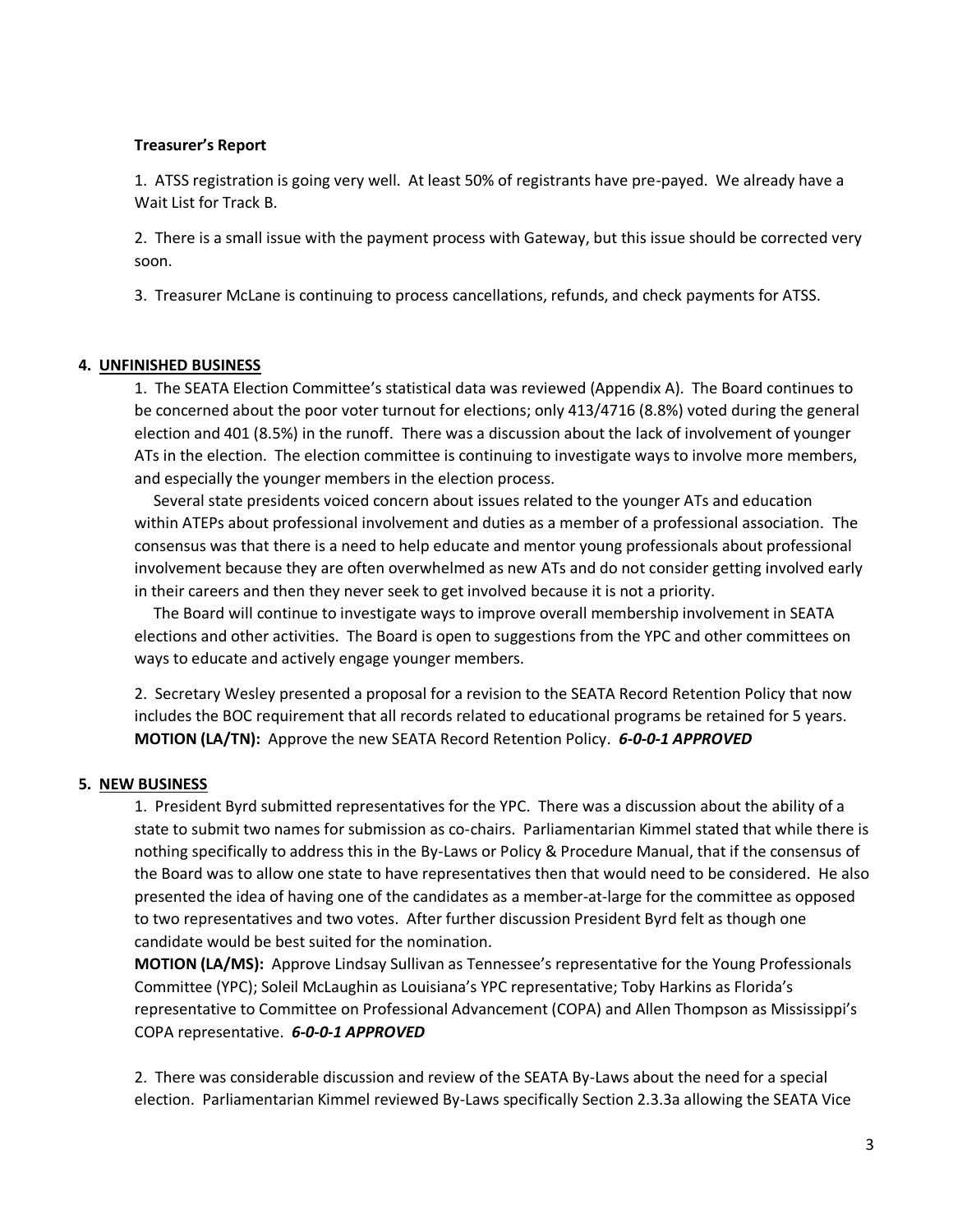President to fulfill the remaining term of the President if he/she vacates the office before the remainder of a given term. Based on the recent election of President Mackie as the District Director in June 2016, the Vice President (Gerard White will be the incoming Vice President in June 2016) will complete the remainder of his term as SEATA President. This necessitates a special election to fill the vacancy that will be created in the office of Vice President. SEATA Elections Committee Chair Jeff Bryant and Secretary Wesley will develop a timeline for the special election for Vice President. The timeline will take into account the upcoming holidays and be consistent with guidelines established by the SEATA By-Laws.

3. Vice President Green and Secretary Wesley discussed the results of the Future Meeting Survey. The overall results revealed that the membership felt that Atlanta was the top site and that March was the best time of year. The Marriott in Franklin, TN has presented Sandra with an incentive of \$1,300 with the guarantee of 270 room nights. President Mackie asked the Meeting Planning Committee to have some recommendations or guidance moving forward for the 2018-19 meeting for the March meeting.

4. Secretary Wesley presented the three proposals for review regarding SEATA's Grievance Policy. President Mackie asked the Board to review the options and have discussion before voting online on Friday. Secretary Wesley will send out another copy of the proposals and number them so each can be reviewed accordingly.

5. Director Horodyski discussed the StarTRACK funding options and application process of other NATA Districts. Items discussed included the number of scholarships and amount awarded. There was also a discussion of creating a library for textbooks that can be sent to scholarship recipients to be overseen by the SEATA Secretary. President Mackie asks for a proposal to be submitted for a vote on the December Conference Call.

6. President Mackie asked the Board to review the idea of requiring an NPI number for all Committee and Officer candidates. President Mackie asked Parliamentarian Kimmel to review the P&P and By-Laws to identify the best way to implement this new requirement for presentation on our next Conference Call.

7. Director Horodyski led a discussion about the formation of a State Crisis Response program. This has been being discussed on the national level and Rachel Oats is working on this at the NATA Office. There should be some information coming soon on a national program or on how to establish a program at the District and/or state level.

## **6. INFORMATIONAL ITEMS**

1. Director Horodyski is looking for someone to replace Jerry Stevens as District Nine Chair of the Governmental Affairs Committee. If needed, he is able to serve another year, but due to other responsibilities he would like to step down. Please send names of potential candidates to Director Horodyski.

2. President Mackie asked again to have State Presidents promote the Safe Schools Grant Program.

3. Please send state meeting dates and locations to President Mackie and Director Horodyski for them to get on their calendar.

4. Next Conference Call Dec. 13, 2015 at 8 PM Eastern.

5. SEATA eBlast items are needed within the next 24 hours.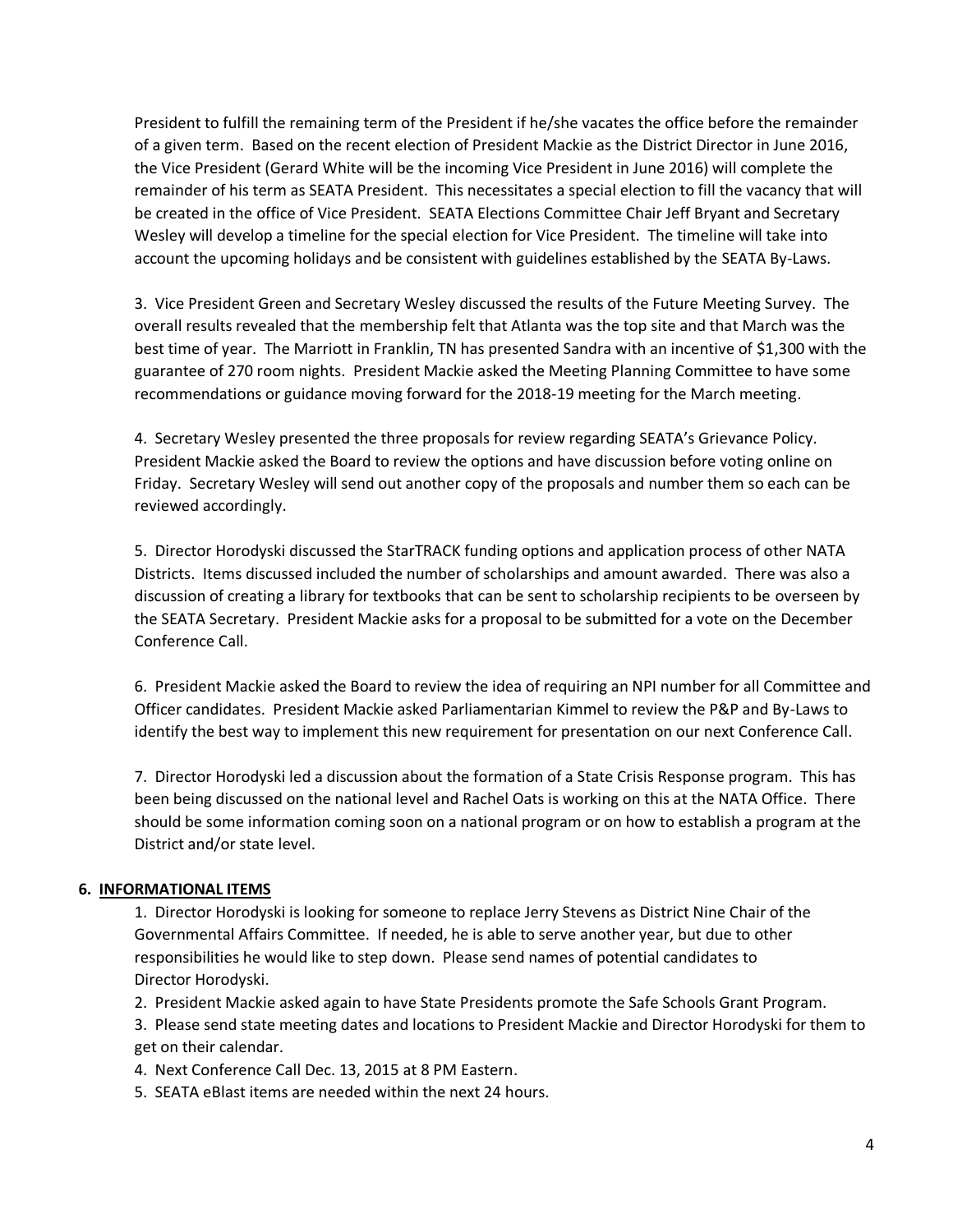# **7. ADJOURNMENT**

The meeting was adjourned at 9:31 PM EDT.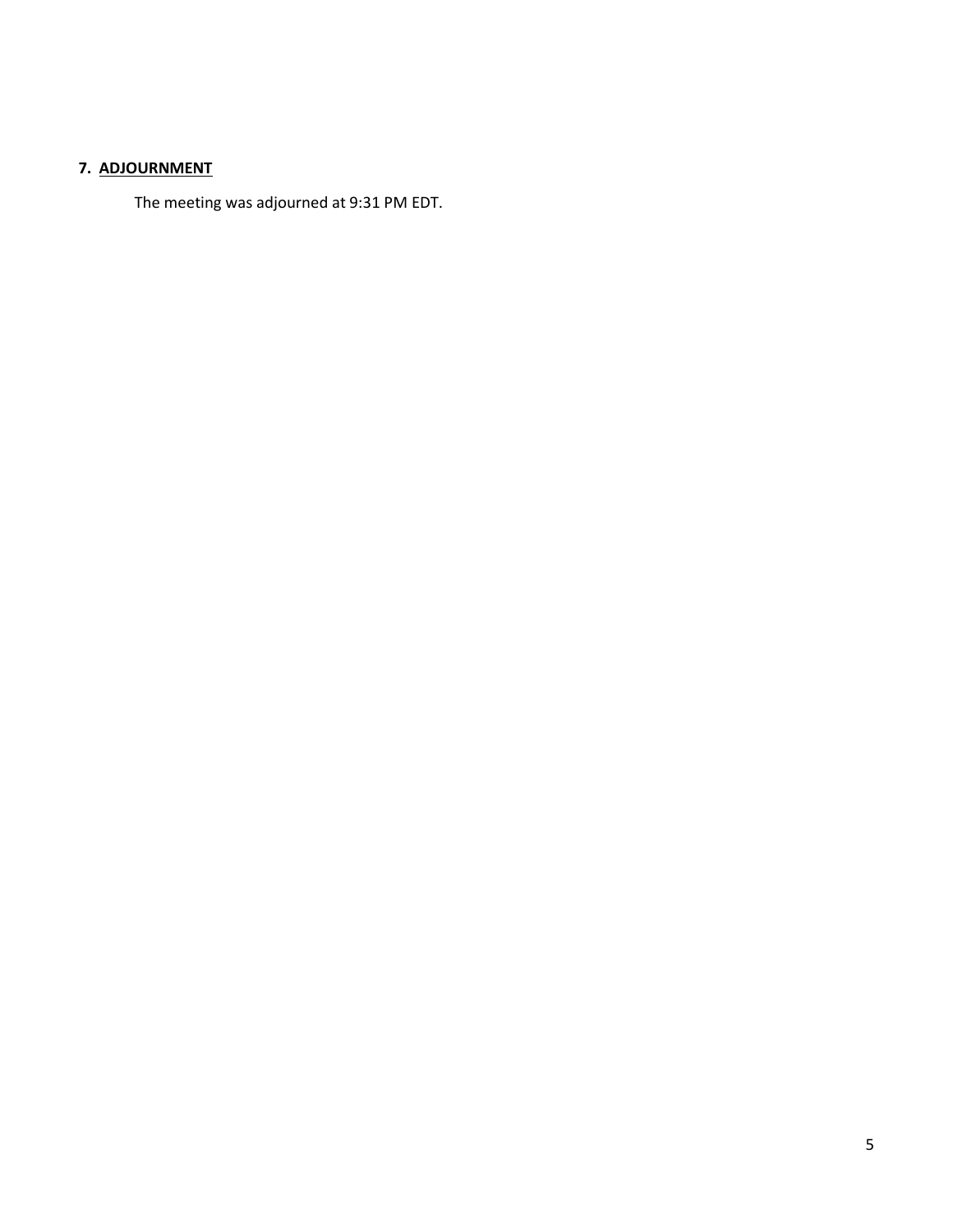|                                           | <b>ELIGIBLE</b> |                   |              |                      |              |                   |              |                                  |                 |
|-------------------------------------------|-----------------|-------------------|--------------|----------------------|--------------|-------------------|--------------|----------------------------------|-----------------|
|                                           | <b>VOTERS</b>   | <b>GENERAL</b>    | $\%$         | <b>RUNOFF</b>        | $\%$         | <b>BOTH</b>       | $\%$         |                                  |                 |
|                                           |                 |                   |              |                      |              |                   |              | <b>Actual Vote</b><br>Comparison |                 |
| <b>OVERALL VALID</b><br><b>VOTES</b>      | 4716            | 413               | 8.8%         | 401                  | 8.5%         | 241               | 5.1%         | General<br>(413)                 | Runoff<br>(401) |
|                                           |                 |                   |              |                      |              |                   |              |                                  |                 |
| ALABAMA                                   | 468             | 31                | 6.6%         | 30                   | 6.4%         | 16                | 3.4%         | 7.5%                             | 7.5%            |
| <b>FLORIDA</b>                            | 1575            | 133               | 8.4%         | 119                  | 7.6%         | 77                | 4.9%         | 32.2%                            | 29.7%           |
| <b>GEORGIA</b>                            | 905             | 85                | 9.4%         | 43                   | 4.8%         | 31                | 3.4%         | 20.6%                            | 10.7%           |
| <b>KENTUCKY</b>                           | 462             | 46                | 10.0%        | 45                   | 9.7%         | 29                | 6.3%         | 11.1%                            | 11.2%           |
| LOUISIANA                                 | 262             | 31                | 11.8%        | 54                   | 20.6%        | 23                | 8.8%         | 7.5%                             | 13.5%           |
| <b>MISSISSIPPI</b>                        | 277             | 37                | 13.4%        | 59                   | 21.3%        | 29                | 10.5%        | 9.0%                             | 14.7%           |
| <b>PUERTO RICO</b>                        | 6               | $\mathbf 0$       | 0.0%         | 0                    | 0.0%         | $\pmb{0}$         | 0.0%         | 0.0%                             | 0.0%<br>12.7%   |
| <b>TENNESSEE</b><br><b>VIRGIN ISLANDS</b> | 658<br>3        | 50<br>$\mathbf 0$ | 7.6%<br>0.0% | 51<br>$\pmb{0}$      | 7.8%<br>0.0% | 36<br>$\mathbf 0$ | 5.5%<br>0.0% | 12.1%<br>0.0%                    | 0.0%            |
|                                           |                 |                   |              |                      |              |                   |              |                                  |                 |
| <b>INELIGIBLE VOTES</b>                   |                 | 17                |              | DD - 39<br>$VP - 43$ |              |                   |              |                                  |                 |
| <b>TOTAL VOTES CAST</b>                   |                 | 430               |              | 440                  |              |                   |              |                                  |                 |
|                                           |                 |                   |              |                      |              |                   |              |                                  |                 |
|                                           |                 |                   |              |                      |              |                   |              |                                  |                 |
|                                           |                 |                   |              |                      |              |                   |              |                                  |                 |
|                                           |                 |                   |              |                      |              |                   |              |                                  |                 |
|                                           |                 |                   |              |                      |              |                   |              |                                  |                 |
|                                           |                 |                   |              |                      |              |                   |              |                                  |                 |
|                                           |                 |                   |              |                      |              |                   |              |                                  |                 |
|                                           |                 |                   |              |                      |              |                   |              |                                  |                 |